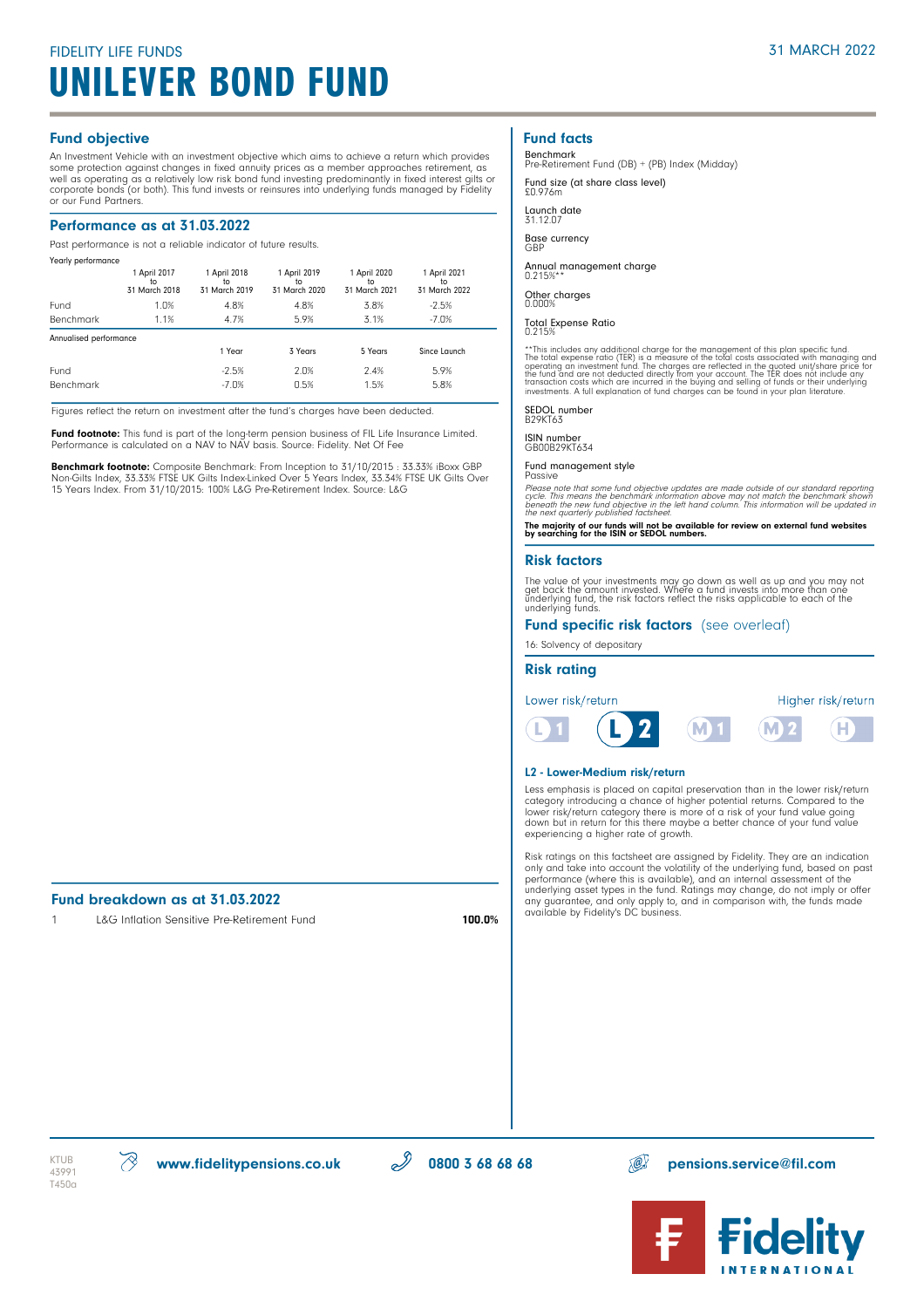# FIDELITY LIFE FUNDS UNILEVER BOND FUND

#### ESG Fund Rating and Quality Scores

The investment analysis company, MSCI, rates funds according to how well the forepanies into which the funds invest, take account of environmental, social and governance (ESG) factors. It provides scores of 1 to 10 (with 1

The relevant criteria and weightings are chosen by MSCI and different criteria and<br>weightings used by other analysts may produce different results. This is a snapshot<br>of the po<u>rtfo</u>lio at the date indicated. Past ESG rati of tuture ESG ratings. Representation of this ESG data is for information purposes<br>only and does not mean the fund is committed to reaching or maintaining any<br>level of ESG performance. The data shown should not be interpre



#### Breakdown as at 31.03.2022

| Fund                                        | ESG Fund E S<br>Ratina Score Score Score |  |  |
|---------------------------------------------|------------------------------------------|--|--|
| L&G Inflation Sensitive Pre-Retirement Fund | N/A N/A N/A N/A                          |  |  |

Source: MSCI

n/a will be displayed when there is no ESG data available for the fund or the fund is not ESG rated.<br>The information is as at the date of production based on data provided by MSCI. There may be timing<br>differences between t

#### Carbon Footprint

The investment analysis company MSCI measures a fund's carbon intensity by calculating how much CO2 is emitted by the companies it invests in. To allow<br>companies of different sizes to be compared, the figures are adjusted according<br>to the value of each company's sales. The table on the right show terms of tons of CO2 for each million dollars' worth of sales.

MSCI has provided the following guidance for assessing the figures shown in the<br>table. These ratings help to show where each fund stands in relation to the fund<br>marketplace as a whole. As in the table, the figures are for

| Very high  | High       | Moderate  | Low        | Very low  |
|------------|------------|-----------|------------|-----------|
| $525$ tons | 250 to 524 | 70 to 249 | 15 to $69$ | less than |
| or more    | tons       | tons      | tons       | 15 tons   |

### CO2 analysis as at 31.03.2022

| Fund                                        | Tons of CO <sub>2</sub> per million<br>dollars of sales |
|---------------------------------------------|---------------------------------------------------------|
| L&G Inflation Sensitive Pre-Retirement Fund | N/A                                                     |
|                                             |                                                         |

Source: MSCI<br>ny'a will be displayed when there is no ESG data available for the fund or the fund is not ESG rated.<br>The information is as at the date of production based on data provided by MSCI. There may be timing<br>differe

Disclaimer issued by MSCI ESG Research LLC:<br>Certain information contained herein ("Information") has been provided by MSCI ESG Research LLC and its affiliates (the "ESG Parties"), none of the ESG Parties<br>Certain informatio

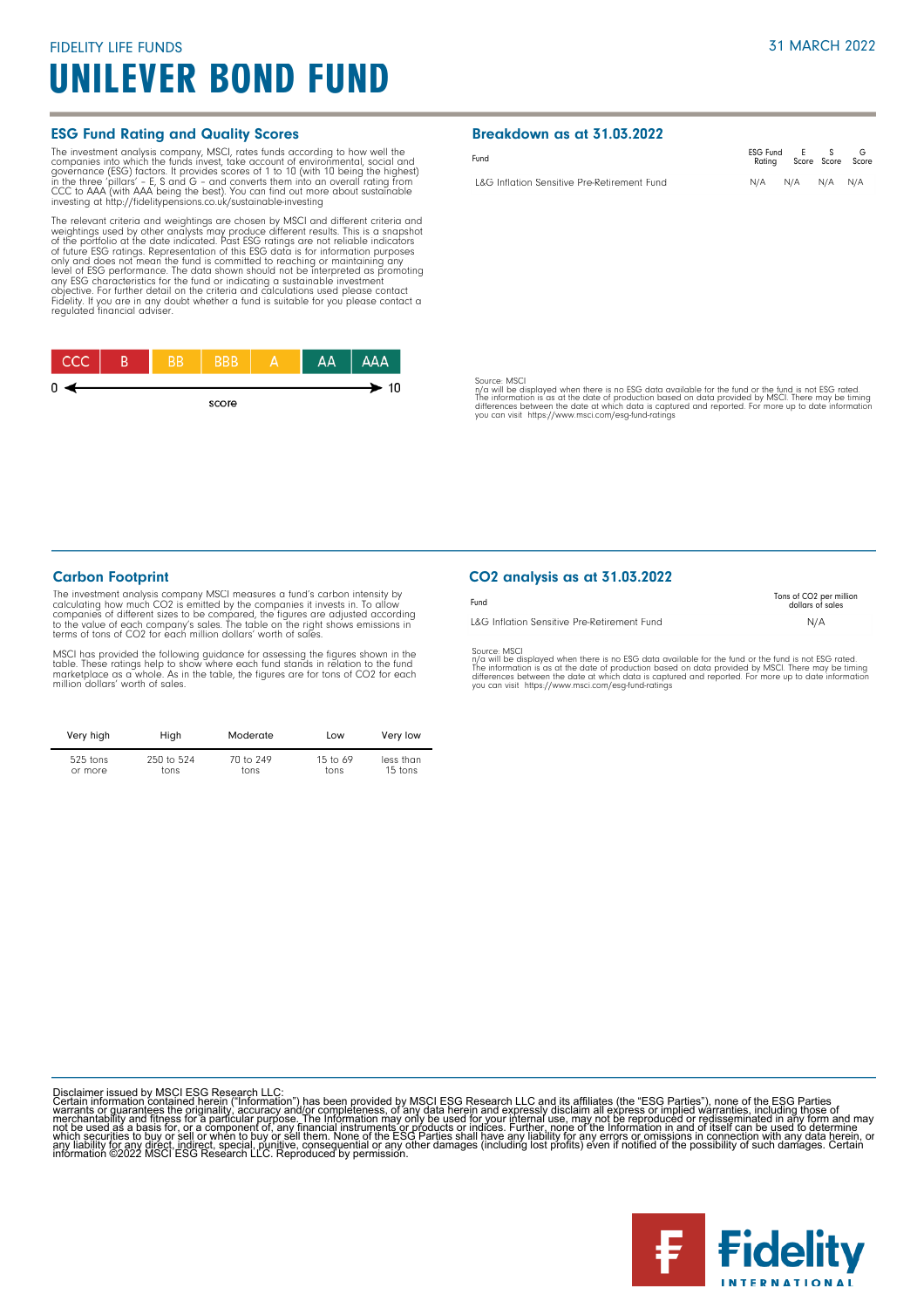# L&G Inflation Sensitive Pre-Retirement Fund

### Asset breakdown as at 31.03.2022

| European Bond<br>Other Bond<br>North American Bond<br>U.K. Corporate Bond Short Term<br>Asia ex-Japan Bond | 9.3%<br>8.5%<br>1.3%<br><b>II</b><br>1.2%<br>a ka |
|------------------------------------------------------------------------------------------------------------|---------------------------------------------------|
| <b>Emerging Markets Bond</b>                                                                               | $1.0\%$<br>×                                      |
| Cash<br>Other                                                                                              | $-0.6%$ I<br>2.2%                                 |

## Top holdings as at 31.03.2022

| UK 0.625%(2040-03-22)          | 7.9% |
|--------------------------------|------|
| UK 1.25%(2032-11-22)           | 7.1% |
| UK 0.75%(2047-11-22)           | 5.8% |
| UK 2%(2035-01-26)              | 4.9% |
| UK 1.25%(2027-11-22)           | 4.5% |
| UK 0.5%(2050-03-22)            | 3.8% |
| UK 1.125%(2037-11-22)          | 2.7% |
| UK 0.125%(2058-03-22)          | 2.5% |
| UK 0.625%(2042-11-22)          | 2.2% |
| PFIZER INC. 2.735%(2043-06-15) | 1.4% |
|                                |      |

Source: Morningstar

Reference in this document to specific securities should not be considered as a<br>recommendation to buy or sell these securities, but is included for the purposes of<br>illustration only.<br>Top holdings are those securities in wh by the same company are listed separately. Foreign exchange currency related derivative<br>instruments and other derivatives similar to money market instruments, such as interest rate<br>swaps, are excluded from the top holding

#### Source: Morningstar

Please note that the breakdown of underlying funds shown may not equal 100% due to buying/selling over a month<br>end resulting in the fund being slightly in debit or credit. Where derivative instruments are held they are gen